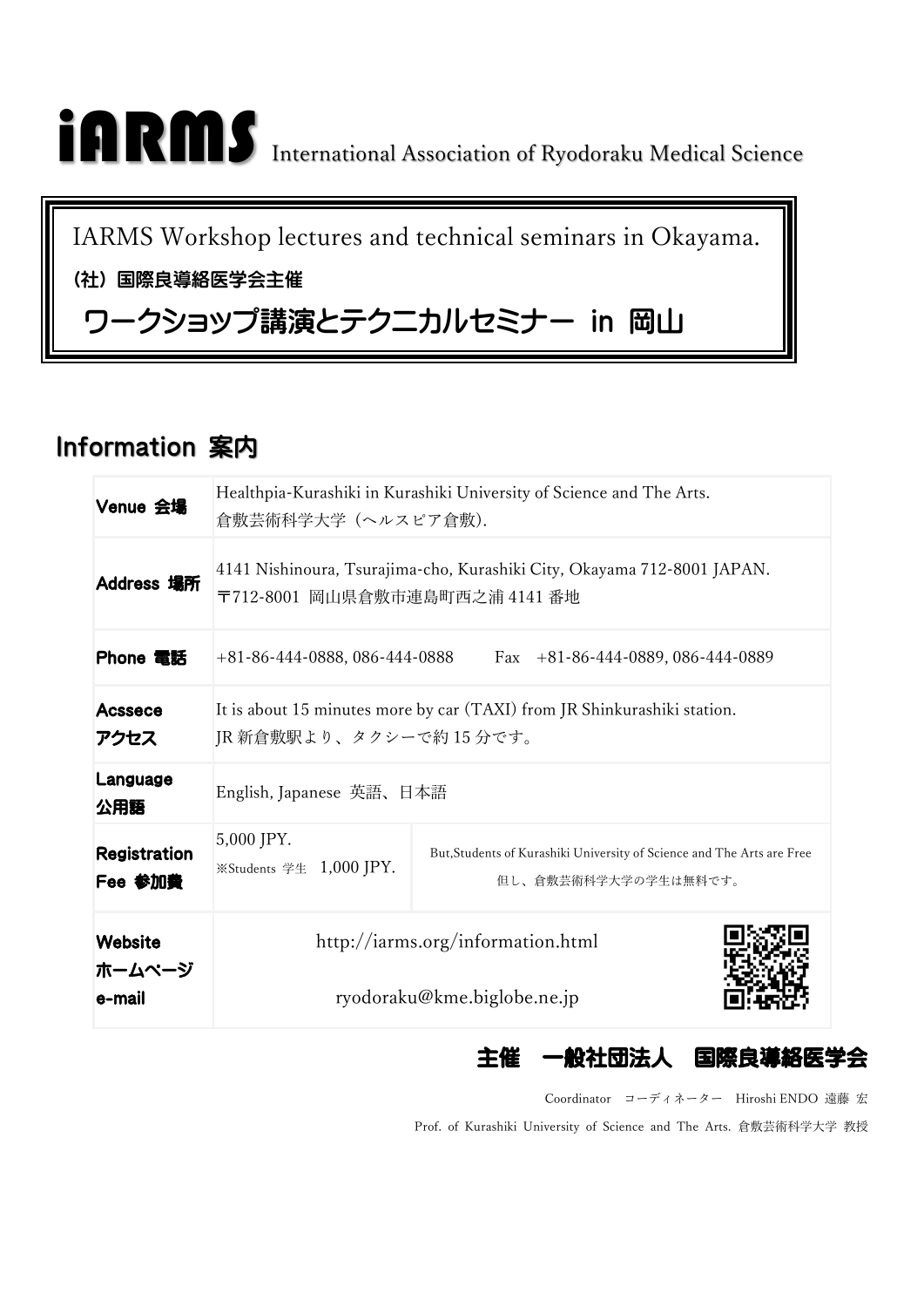#### ■PROGRAM プログラム

#### Workshop Lectures ワークショップ講演

#### "Designs of Sham Needle in Acupuncture Studies" 「針治療研究における偽針のデザイン」

Yiu Ming Wong, PhD. 黃 耀明 博士

Talk 1 講演 1 Health Science Unit (PEC), Hong Kong Physically Handicapped & Able Bodied Association.

香港傷健協會 保健科学部(PEC)

Language: English 言語:英語

#### "Measurements Results of Quantum Magnet and Ryodoraku " 「量子磁気と良導絡測定」

Talk 2 Osamu HASHIGUCHI LAc. Clinical Technologist (CT). 橋口 修 先生

Director of acupuncture Kashiwa Osteopathic Treatment Center.

講演 2 鍼灸柏整骨院 / 院長

Language: English 言語:日本語

#### "What happens in the body by electrical acupuncture?" 「電気鍼によって身体内では何が起こる?」

Talk 3 Hiroshi ENDO LAc. PhD. 遠藤 宏 先生

講演 3 Prof. of Kurashiki University of Science and the Arts. Department of Life and Health Science  $<$ Major of Acupuncture and Moxibustion $>$ 

倉敷芸術科学大学 生命科学部 健康科学科<鍼灸専攻> / 教授

Language: Japanese 言語:日本語

#### "What to do for future Ryodoraku" 「これからの良導絡に向けて」

- Talk 4 Hirohisa ODA LAc. PhD. 小田博久 先生
- 講演 4 Former President of MEIJI COLLEGE OF ORIENTAL MEDICINE (MCOM) -in Berkeley California USA メイジカレッジ・オブ・オリエンタルメディシン(カリフォルニア州;USA) / 元学長 Language: Japanese and English 言語:日本語と英語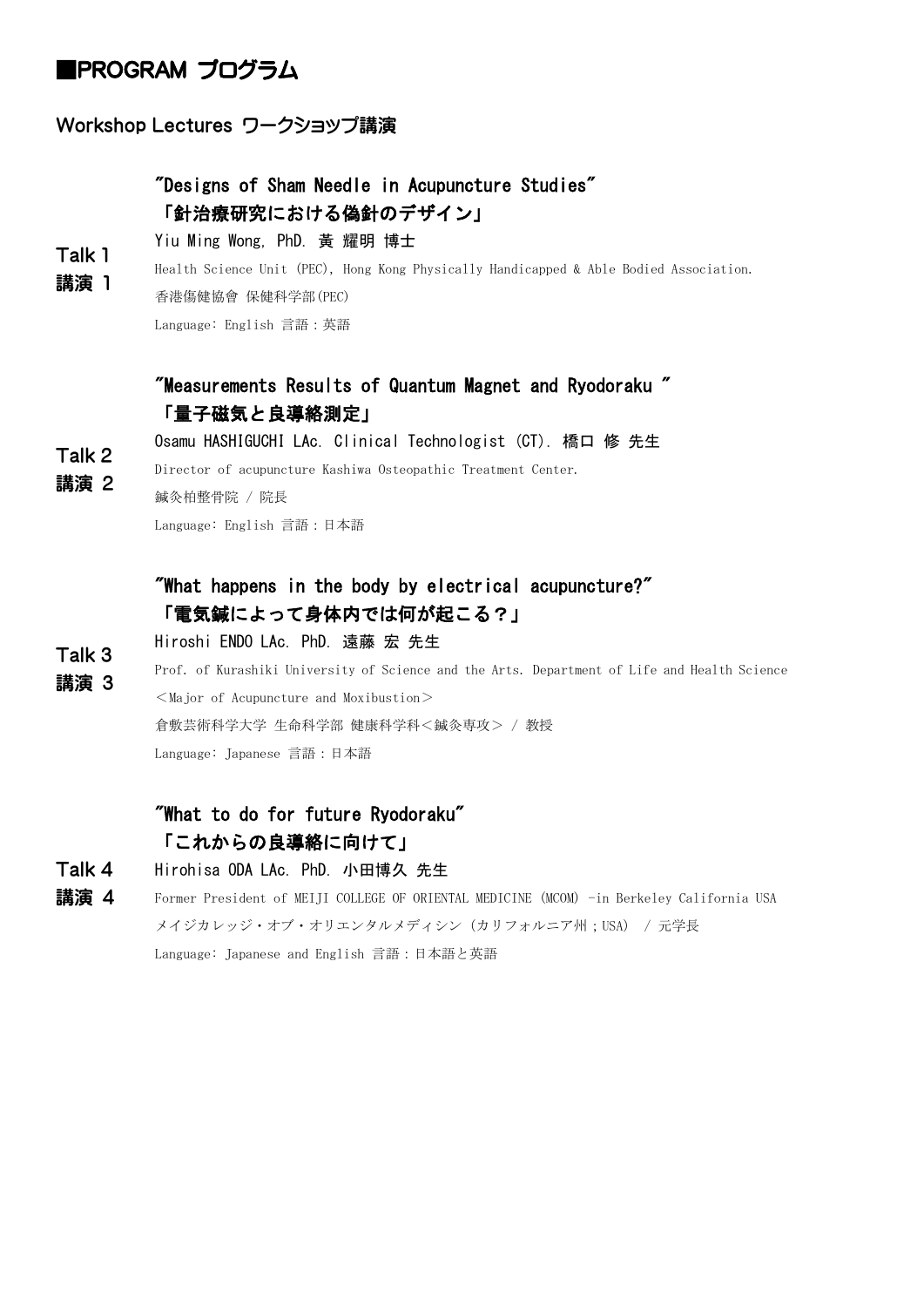#### Technical Seminar 技術セミナー

|                     | "Basic Ryodoraku Therapy"                                                               |  |  |  |  |  |
|---------------------|-----------------------------------------------------------------------------------------|--|--|--|--|--|
|                     | 「良導絡療法の基本」                                                                              |  |  |  |  |  |
| <b>For Basic</b>    | Osamu HASHIGUCHI LAc. Clinical Technologist (CT). 橋口 修 先生                               |  |  |  |  |  |
| <b>Practice</b>     | Director of acupuncture Kashiwa Osteopathic Treatment Center.                           |  |  |  |  |  |
| 基本実技                | 鍼灸柏整骨院 / 院長                                                                             |  |  |  |  |  |
|                     | Language: Japanese 言語:日本語                                                               |  |  |  |  |  |
|                     | "Search for REPP (ie electrical acupuncture points) and its                             |  |  |  |  |  |
|                     | stimulation method"                                                                     |  |  |  |  |  |
|                     | 「反応良導点(電気的経穴)の探索と刺激の方法」                                                                 |  |  |  |  |  |
| <b>For Basic</b>    | Hirohisa ODA LAc. PhD. 小田博久 先生                                                          |  |  |  |  |  |
| <b>Practice</b>     | Former President of MEIJI COLLEGE OF ORIENTAL MEDICINE (MCOM) -in Berkeley California   |  |  |  |  |  |
| 基本実技                | <b>USA</b>                                                                              |  |  |  |  |  |
|                     | メイジカレッジ・オブ・オリエンタルメディシン (カリフォルニア州; USA) / 元学長                                            |  |  |  |  |  |
|                     | Language: Japanese and English 言語:日本語と英語                                                |  |  |  |  |  |
|                     | $\mathrm{''}$ Ryodoraku acupuncture treatments for swallowing difficulty $\mathrm{''}$  |  |  |  |  |  |
|                     | 「嚥下困難に対する良導絡針治療」                                                                        |  |  |  |  |  |
| <b>For Clinical</b> | Dr. Rie NAKANE MD. 中根理江 先生                                                              |  |  |  |  |  |
| Application         | Rehabilitation specialist physician in Nakane Toshie Rehabilitation & Pediatrics Clinic |  |  |  |  |  |
| 臨床応用                | 中根 敏得リハビリテーション・内科・小児科医院 / リハビリテーション専門医                                                  |  |  |  |  |  |
|                     | Language: Japanese and English 言語:日本語と英語                                                |  |  |  |  |  |
| Open lecture        | "Prototyping of various indirect moxibustion"                                           |  |  |  |  |  |
| for Creative        | 「いろいろな間接灸の試み」                                                                           |  |  |  |  |  |
| moxa                | Keiko MINOGUCHI LAc. 箕口けい子 先生                                                           |  |  |  |  |  |
| (公開講義)              | Assistant Prof. of Kurashiki University of Science and The Arts.                        |  |  |  |  |  |
| 創作灸                 | 倉敷芸術科学大学 / 講師                                                                           |  |  |  |  |  |
|                     | Language: Japanese 言語:日本語                                                               |  |  |  |  |  |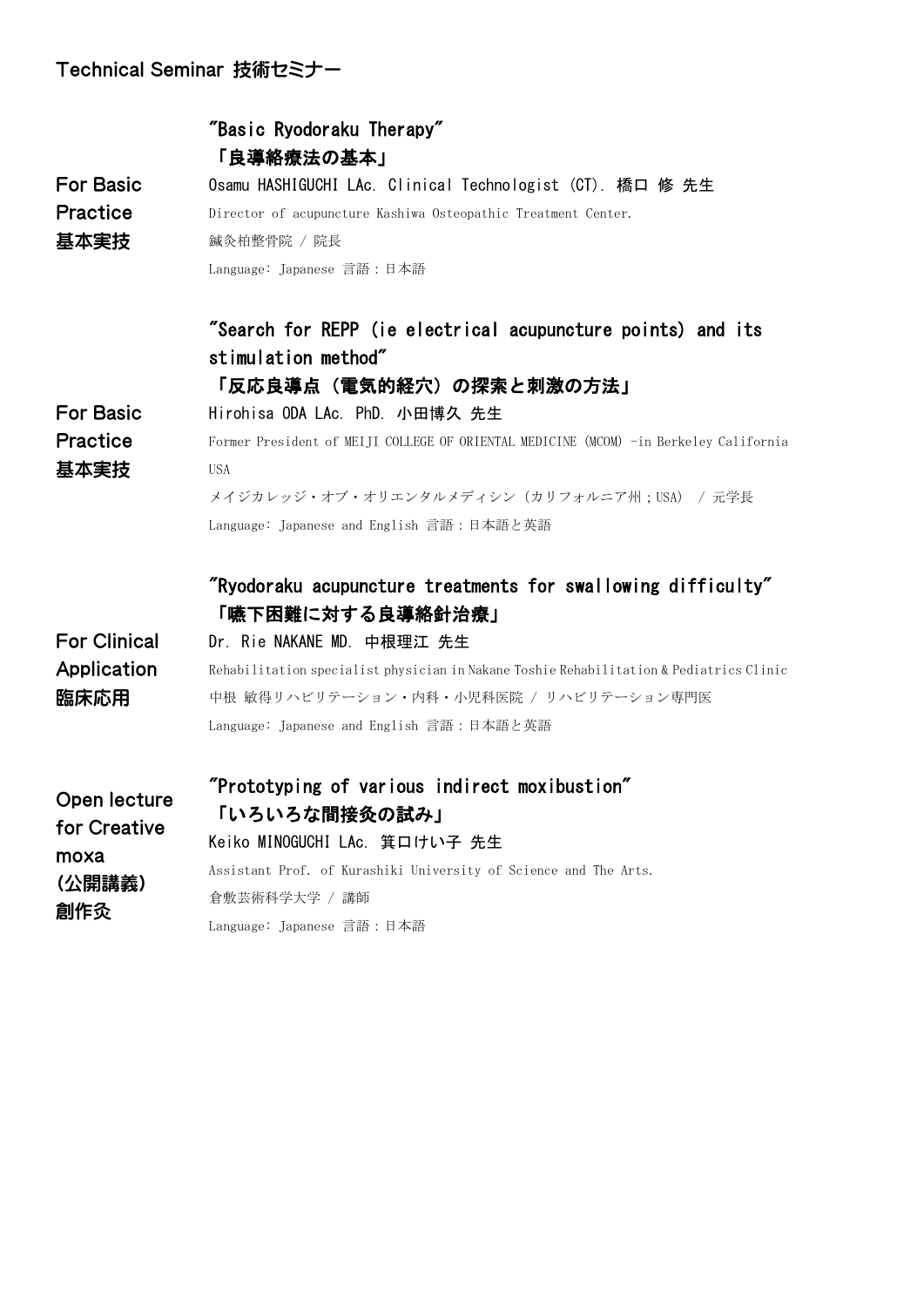#### Schedule

|                  |                        | 1F        | $2\mathrm{F}$          |                           | 3F                 |                       |  |  |
|------------------|------------------------|-----------|------------------------|---------------------------|--------------------|-----------------------|--|--|
| Venue            |                        | AC center | Lecture room           | AM Practical training     | Lobby              | <b>Basic Medicine</b> |  |  |
|                  |                        | (D101)    | (D202)                 | room $(D206)$             |                    | Room (D301)           |  |  |
| 18 <sup>th</sup> | $\mathbf{A}\mathbf{M}$ |           |                        |                           |                    |                       |  |  |
| Saturday         | PM                     | Stuff     | Workshop lecture       | Practical seminar         | Exhibition         | Public lesson         |  |  |
|                  |                        | baggage   | 13:30                  | 13:00                     | Ryodoraku Research | event                 |  |  |
|                  |                        | place     | "What happens in the   | "Basic Ryodoraku          | Institute          | 13:00                 |  |  |
|                  |                        |           | body by electrical     | Therapy"                  |                    | "Prototyping of       |  |  |
|                  |                        |           | acupuncture?"          | Osamu HASHIGUCHI          |                    | various indirect      |  |  |
|                  |                        |           | Hiroshi ENDO           | LAc., Clinical            |                    | moxibustion"          |  |  |
|                  |                        |           | LAc. PhD               | Technologist(CT).         |                    | Keiko MINOGUCHI       |  |  |
|                  |                        |           | 14:30                  | 14:00                     |                    | LAc.                  |  |  |
|                  |                        |           | "Measurements Results  | "Search for REPP (ie      |                    |                       |  |  |
|                  |                        |           | of Quantum Magnet      | electrical acupuncture    |                    |                       |  |  |
|                  |                        |           | and Ryodoraku"         | points) and its           |                    |                       |  |  |
|                  |                        |           | Osamu HASHIGUCHI       | stimulation method"       |                    |                       |  |  |
|                  |                        |           | LAc., Clinical         | Hirohisa ODA              |                    |                       |  |  |
|                  |                        |           | Technologist (CT).     | LAc. PhD                  |                    |                       |  |  |
| 19 <sup>th</sup> | AM                     |           | Workshop lecture       |                           | Exhibition         |                       |  |  |
| Sunday           |                        |           | 10:00                  |                           | Ryodoraku Research |                       |  |  |
|                  |                        |           | "What to do for future |                           | Institute          |                       |  |  |
|                  |                        |           | Ryodoraku"             |                           |                    |                       |  |  |
|                  |                        |           | Hirohisa ODA           |                           | <b>SEIRIN</b>      |                       |  |  |
|                  |                        |           | LAc. PhD               |                           |                    |                       |  |  |
|                  |                        |           | 11:00                  |                           | NIHON MEDIX        |                       |  |  |
|                  |                        |           | "Designs of Sham       |                           | CO.,LTD.           |                       |  |  |
|                  |                        |           | Needle in Acupuncture  |                           |                    |                       |  |  |
|                  |                        |           | Studies"               |                           |                    |                       |  |  |
|                  |                        |           | Yiu Ming Wong,         |                           |                    |                       |  |  |
|                  |                        |           | PhD.                   |                           |                    |                       |  |  |
|                  |                        | Lunch     |                        |                           |                    |                       |  |  |
|                  | <b>PM</b>              |           |                        | Practical seminar         |                    |                       |  |  |
|                  |                        |           |                        | 13:00                     |                    |                       |  |  |
|                  |                        |           |                        | "Ryodoraku acupuncture    |                    |                       |  |  |
|                  |                        |           |                        | treatments for swallowing |                    |                       |  |  |
|                  |                        |           |                        | difficulty"               |                    |                       |  |  |
|                  |                        |           |                        | Dr. Rie NAKANE            |                    |                       |  |  |
|                  |                        |           |                        | MD                        |                    |                       |  |  |
|                  |                        |           |                        |                           |                    |                       |  |  |
|                  |                        |           |                        |                           |                    |                       |  |  |